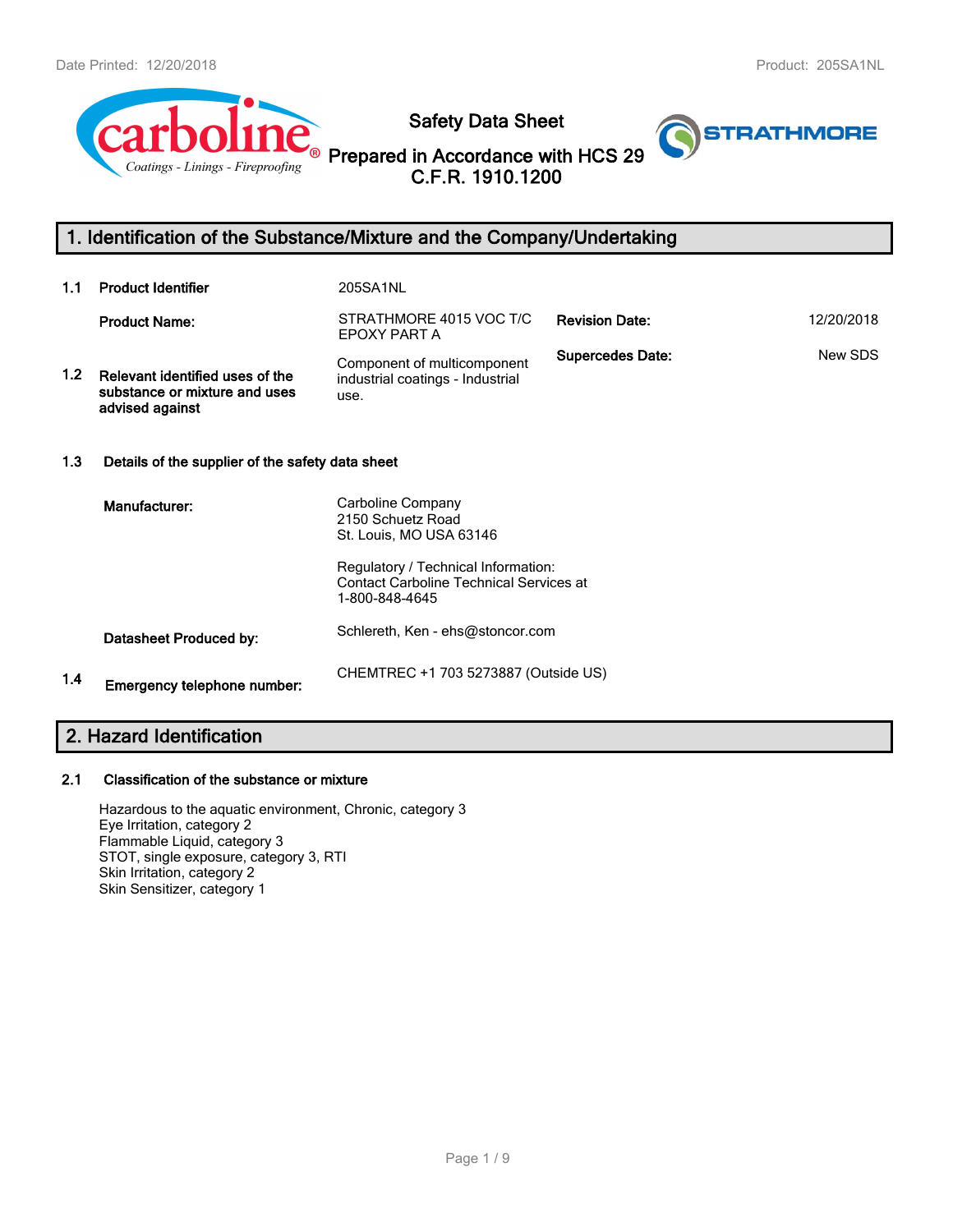# **2.2 Label elements**

## **Symbol(s) of Product**



## **Signal Word**

Warning

## **Named Chemicals on Label**

PARACHLOROBENZO TRIFLUORIDE, BISPHENOL A EPOXY RESIN

## **HAZARD STATEMENTS**

| Flammable Liquid, category 3                                 | H226             | Flammable liquid and vapour.                                                                                                              |
|--------------------------------------------------------------|------------------|-------------------------------------------------------------------------------------------------------------------------------------------|
| Skin Irritation, category 2                                  | H315             | Causes skin irritation.                                                                                                                   |
| Skin Sensitizer, category 1                                  | H317             | May cause an allergic skin reaction.                                                                                                      |
| Eye Irritation, category 2                                   | H319             | Causes serious eye irritation.                                                                                                            |
| STOT, single exposure, category 3, RTI                       | H335             | May cause respiratory irritation.                                                                                                         |
| Hazardous to the aquatic environment,<br>Chronic, category 3 | H412             | Harmful to aquatic life with long lasting effects.                                                                                        |
| <b>PRECAUTION PHRASES</b>                                    |                  |                                                                                                                                           |
|                                                              | P <sub>210</sub> | Keep away from heat/sparks/open flames/hot surfaces. - No<br>smoking.                                                                     |
|                                                              | P <sub>261</sub> | Avoid breathing dust/fume/gas/mist/vapours/spray.                                                                                         |
|                                                              | P273             | Avoid release to the environment.                                                                                                         |
|                                                              | P280             | Wear protective gloves/protective clothing/eye protection/<br>face protection.                                                            |
|                                                              | P302+352         | IF ON SKIN: Wash with plenty of soap and water.                                                                                           |
|                                                              | P304+340         | IF INHALED: Remove victim to fresh air and keep at rest in a<br>position comfortable for breathing.                                       |
|                                                              | P305+351+338     | IF IN EYES: Rinse cautiously with water for several minutes.<br>Remove contact lenses, if present and easy to do so.<br>Continue rinsing. |
|                                                              | P333+313         | If skin irritation or rash occurs: Get medical advice/attention.                                                                          |
|                                                              | P403+233         | Store in a well-ventilated place. Keep container tightly                                                                                  |

closed.

## **2.3 Other hazards**

No Information

## **Results of PBT and vPvB assessment:**

The product does not meet the criteria for PBT/VPvB in accordance with Annex XIII.

# **3. Composition/Information On Ingredients**

# **3.2 Mixtures**

### **Hazardous Ingredients**

| CAS-No.    | <b>Chemical Name</b>        |                              | <u>%</u>    |
|------------|-----------------------------|------------------------------|-------------|
| 98-56-6    | PARACHLOROBENZO TRIFLUORIDE |                              | $50 - 75$   |
| 25068-38-6 | BISPHENOL A EPOXY RESIN     |                              | $10 - 5.25$ |
| 1333-86-4  | <b>CARBON BLACK</b>         |                              | $1.0 - 5.5$ |
| CAS-No.    | <b>GHS Symbols</b>          | <b>GHS Hazard Statements</b> | M-Factors   |
| 98-56-6    | GHS02-GHS07                 | H226-315-317-319-335         | 0           |
| 25068-38-6 | GHS07-GHS09                 | H315-317-319-411             | 0           |
|            |                             |                              |             |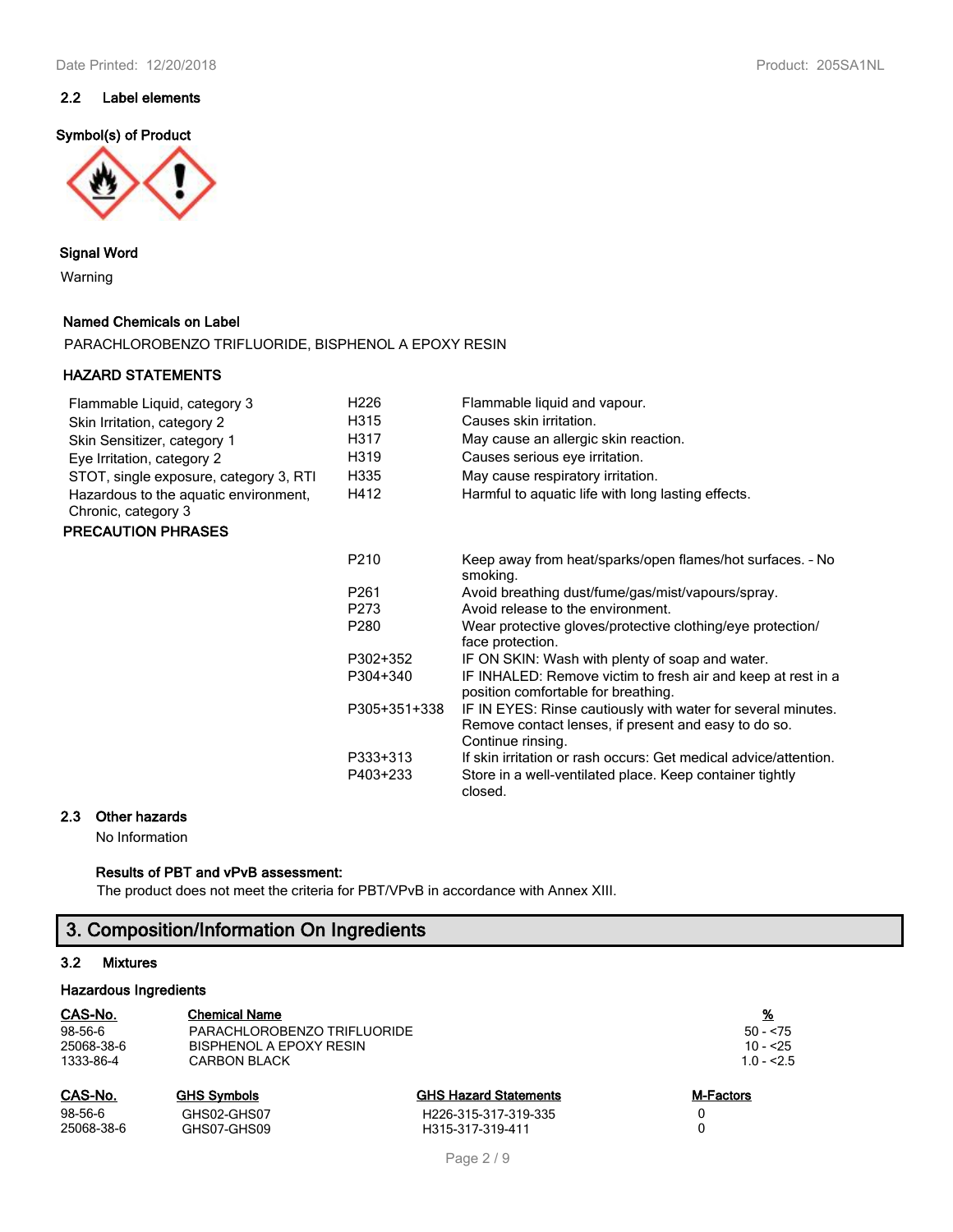1333-86-4 0

**Additional Information:** The text for GHS Hazard Statements shown above (if any) is given in Section 16.

# **4. First-aid Measures**

## **4.1 Description of First Aid Measures**

**AFTER INHALATION:** Give oxygen or artificial respiration if needed. Remove person to fresh air. If signs/symptoms continue, get medical attention.

**AFTER SKIN CONTACT:** In case of contact, immediately flush skin with plenty of water for at least 15 minutes while removing contaminated clothing and shoes. If skin irritation persists, call a physician.

**AFTER EYE CONTACT:** Rinse thoroughly with plenty of water for at least 15 minutes and consult a physician.

**AFTER INGESTION:** Do NOT induce vomiting. Never give anything by mouth to an unconscious person. If swallowed, call a poison control centre or doctor immediately.

## **4.2 Most important symptoms and effects, both acute and delayed**

Harmful if swallowed. Irritating to eyes and skin. Risk of serious damage to the lungs (by aspiration). Vapours may cause drowsiness and dizziness.

## **4.3 Indication of any immediate medical attention and special treatment needed**

No information available on clinical testing and medical monitoring. Specific toxicological information on substances, if available, can be found in section 11.

When symptoms persist or in all cases of doubt seek medical advice.

# **5. Fire-fighting Measures**

## **5.1 Extinguishing Media:**

Carbon Dioxide, Dry Chemical, Foam, Water Fog

**UNUSUAL FIRE AND EXPLOSION HAZARDS:** Flammable liquid. Vapours are heavier than air and may spread along floors. Vapours may form explosive mixtures with air. Vapors may travel to areas away from work site before igniting/flashing back to vapor source. Provide adequate ventilation. Prevent the creation of flammable or explosive concentrations of vapour in air and avoid vapour concentration higher than the occupational exposure limits. Keep away from heat/sparks/open flames/hot surfaces. - No smoking. Electrical installations / working materials must comply with the technological safety standards. Wear shoes with conductive soles.

## **5.2 Special hazards arising from the substance or mixture**

No Information

## **5.3 Advice for firefighters**

In the event of fire, wear self-contained breathing apparatus. Cool containers / tanks with water spray. Flammable.

# **6. Accidental Release Measures**

# **6.1 Personal precautions, protective equipment and emergency procedures**

Ensure adequate ventilation. Evacuate personnel to safe areas. Remove all sources of ignition. To avoid ignition of vapours by static electricity discharge, all metal parts of the equipment must be grounded. Wear personal protective equipment. For personal protection see section 8.

# **6.2 Environmental precautions**

Do not allow material to contaminate ground water system. Prevent product from entering drains.

# **6.3 Methods and material for containment and cleaning up**

Prevent further leakage or spillage if safe to do so. Contain spillage, soak up with non-combustible absorbent material, (e.g. sand, earth, diatomaceous earth, vermiculite) and transfer to a container for disposal according to local / national regulations (see section 13).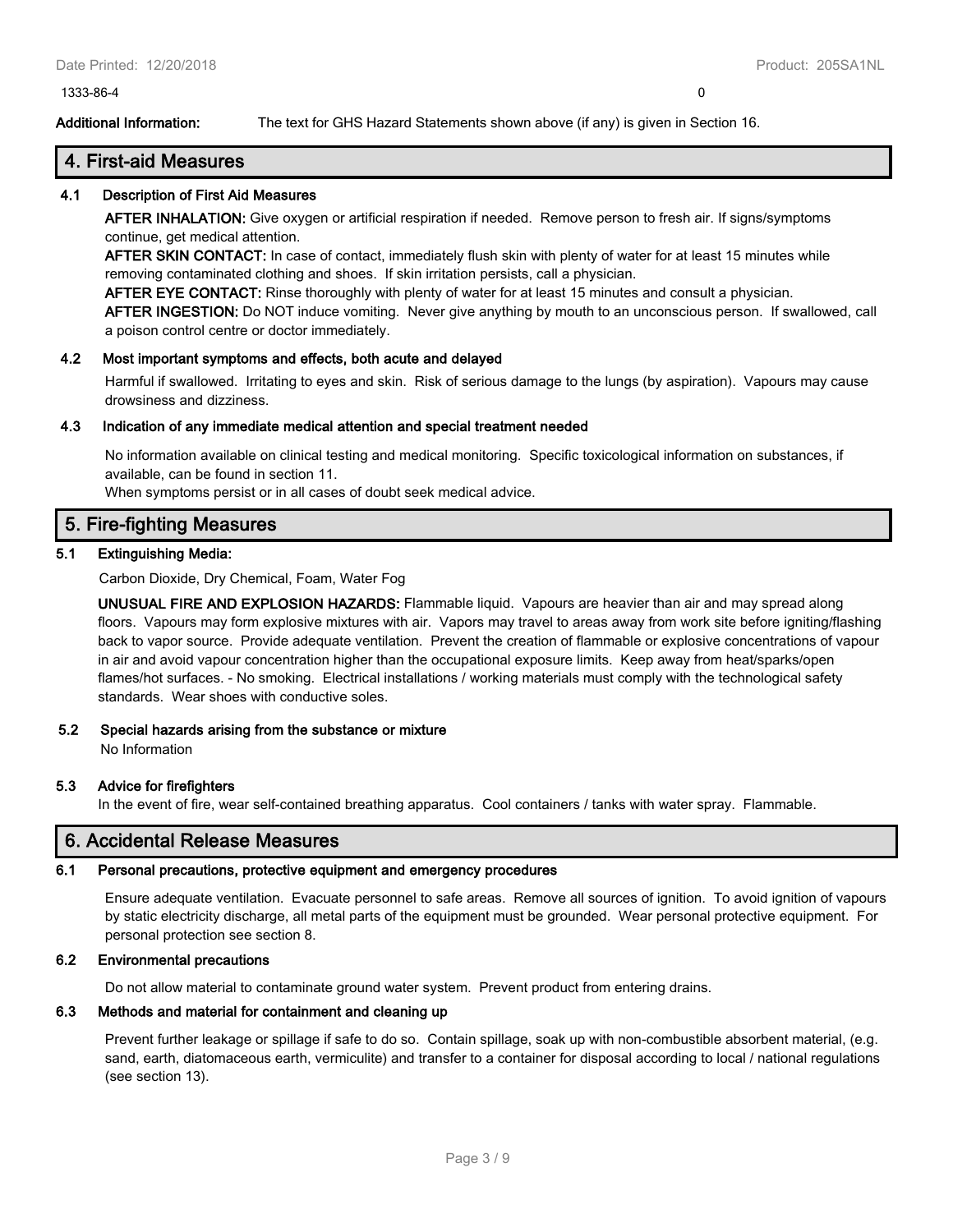#### **6.4 Reference to other sections**

Please refer to disposal requirements or country specific disposal requirements for this material. See Section 13 for further information.

## **7. Handling and Storage**

#### **7.1 Precautions for safe handling**

**INSTRUCTIONS FOR SAFE HANDLING :** Keep containers dry and tightly closed to avoid moisture absorption and contamination. Prepare the working solution as given on the label(s) and/or the user instructions. Do not breathe vapours or spray mist. Ensure all equipment is electrically grounded before beginning transfer operations. Do not use sparking tools. Do not get in eyes, on skin, or on clothing. Use only with adequate ventilation/personal protection. Wash thoroughly after handling.

**PROTECTION AND HYGIENE MEASURES :** Handle in accordance with good industrial hygiene and safety practice. Wash hands before breaks and at the end of workday. When using, do not eat, drink or smoke.

#### **7.2 Conditions for safe storage, including any incompatibilities**

#### **CONDITIONS TO AVOID:** Heat, flames and sparks.

**STORAGE CONDITIONS:** Keep container closed when not in use. Store in a dry, well ventilated place away from sources of heat, ignition and direct sunlight.

#### **7.3 Specific end use(s)**

No specific advice for end use available.

# **8. Exposure Controls/Personal Protection**

## **8.1 Control parameters**

# **Ingredients with Occupational Exposure Limits**

## **(US)**

| Name                        | CAS-No.    | <b>ACGIH TWA</b> | <b>ACGIH STEL</b> | <b>ACGIH Ceiling</b> |
|-----------------------------|------------|------------------|-------------------|----------------------|
| PARACHLOROBENZO TRIFLUORIDE | 98-56-6    | N/E              | N/E               | N/E                  |
| BISPHENOL A EPOXY RESIN     | 25068-38-6 | N/E              | N/E               | N/E                  |
| <b>CARBON BLACK</b>         | 1333-86-4  | 3 MGM3           | N/E               | N/E                  |
| Name                        | CAS-No.    | <b>OSHA PEL</b>  | <b>OSHA STEL</b>  |                      |
| PARACHLOROBENZO TRIFLUORIDE | 98-56-6    | N/E              | N/E               |                      |
| BISPHENOL A EPOXY RESIN     | 25068-38-6 | N/E              | N/E               |                      |
| <b>CARBON BLACK</b>         | 1333-86-4  | 3.5 MG/M3        | N/E               |                      |

**FURTHER INFORMATION:** Refer to the regulatory exposure limits for the workforce enforced in each country.

#### **8.2 Exposure controls**

#### **Personal Protection**

**RESPIRATORY PROTECTION:** In order to avoid inhalation of spray-mist and sanding dust, all spraying and sanding must be done wearing adequate respirator. Use only with ventilation to keep levels below exposure guidelines reported in this document. User should test and monitor exposure levels to ensure all personnel are below guidelines. If not sure, or not able to monitor, use State or federally approved supplied air respirator. For silica containing coatings in a liquid state, and/or if no exposure limits are established above, air-supplied respirators are generally not required.

**EYE PROTECTION:** Ensure that eyewash stations and safety showers are close to the workstation location. Safety glasses with side-shields.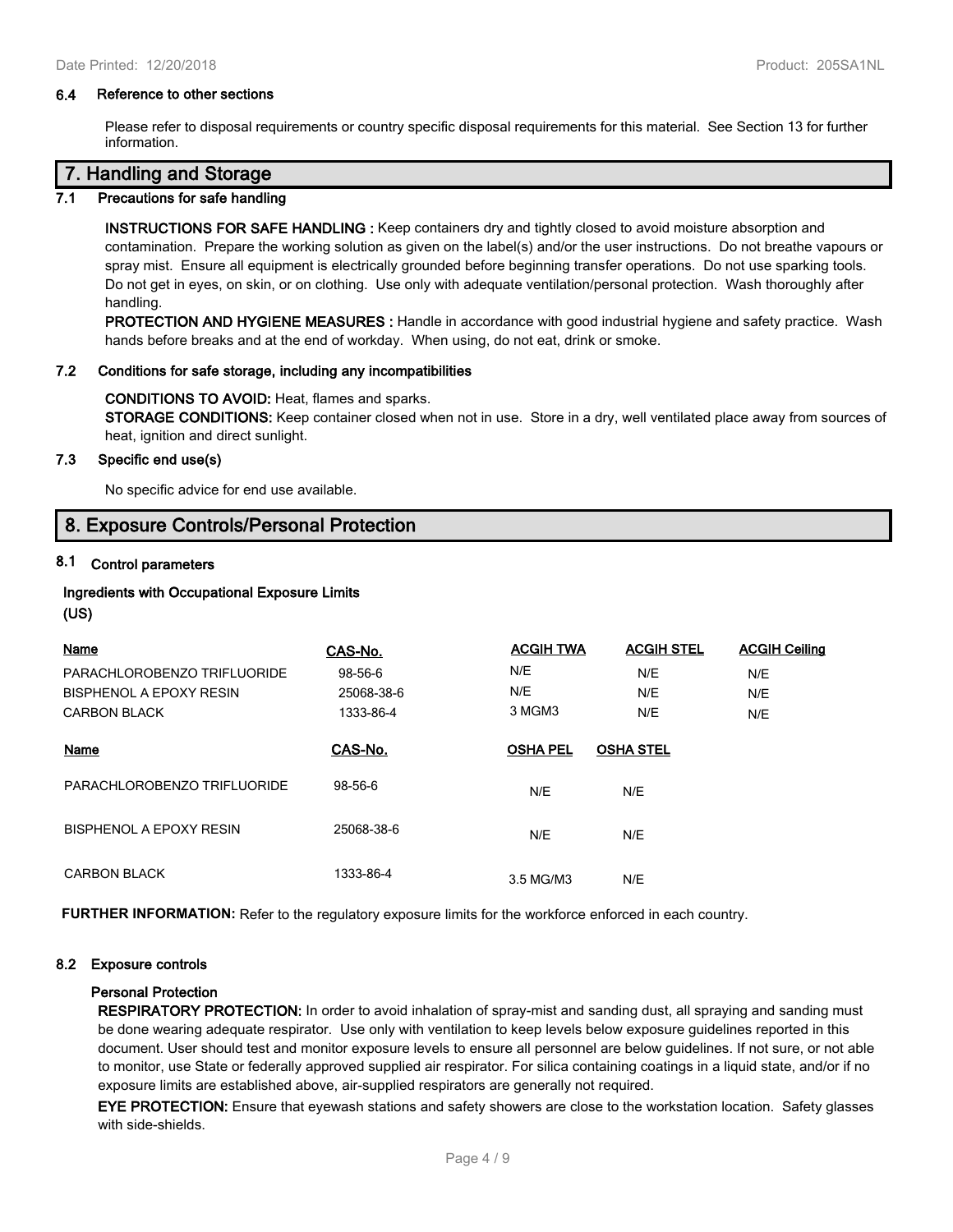**HAND PROTECTION:** Gloves should be discarded and replaced if there is any indication of degradation or chemical breakthrough. Impervious gloves. Request information on glove permeation properties from the glove supplier. Lightweight protective clothing

# **OTHER PROTECTIVE EQUIPMENT:** No Information

**ENGINEERING CONTROLS:** Avoid contact with skin, eyes and clothing. Ensure adequate ventilation, especially in confined areas.

# **9. Physical and Chemical Properties**

| 9.1 | Information on basic physical and chemical properties |                              |
|-----|-------------------------------------------------------|------------------------------|
|     | Appearance:                                           | Viscous Liquid, Black        |
|     | <b>Physical State</b>                                 | Liquid                       |
|     | Odor                                                  | Naphthalenic                 |
|     | <b>Odor threshold</b>                                 | Not Determined               |
|     | pH                                                    | Not Determined               |
|     | Melting point / freezing point (°C)                   | Not Determined               |
|     | Boiling point/range                                   | 176 F (80 C) - 500 F (260 C) |
|     | <b>Flash Point</b>                                    | 109°F (42.8°C)               |
|     | <b>Evaporation rate</b>                               | Slower Than Ether            |
|     | Flammability (solid, gas)                             | N/D                          |
|     | Upper/lower flammability or explosive<br>limits       | $0.6 - 10.5$                 |
|     | Vapour Pressure, mmHg                                 | Not Determined               |
|     | Vapour density                                        | Heavier than Air             |
|     | <b>Relative density</b>                               | N/D                          |
|     | Solubility in / Miscibility with water                | Not Determined               |
|     | Partition coefficient: n-octanol/water                | N/D                          |
|     | Auto-ignition temperature (°C)                        | N/D                          |
|     | Decomposition temperature (°C)                        | N/D                          |
|     | <b>Viscosity</b>                                      | Not Determined               |
|     | <b>Explosive properties</b>                           | N/D                          |
|     | <b>Oxidising properties</b>                           | N/D                          |
| 9.2 | Other information                                     |                              |
|     | VOC Content g/l:                                      | $\overline{2}$               |
|     | Specific Gravity (g/cm3)                              | 1.33                         |

# **10. Stability and Reactivity**

## **10.1 Reactivity**

No reactivity hazards known under normal storage and use conditions.

## **10.2 Chemical stability**

Stable under normal conditions.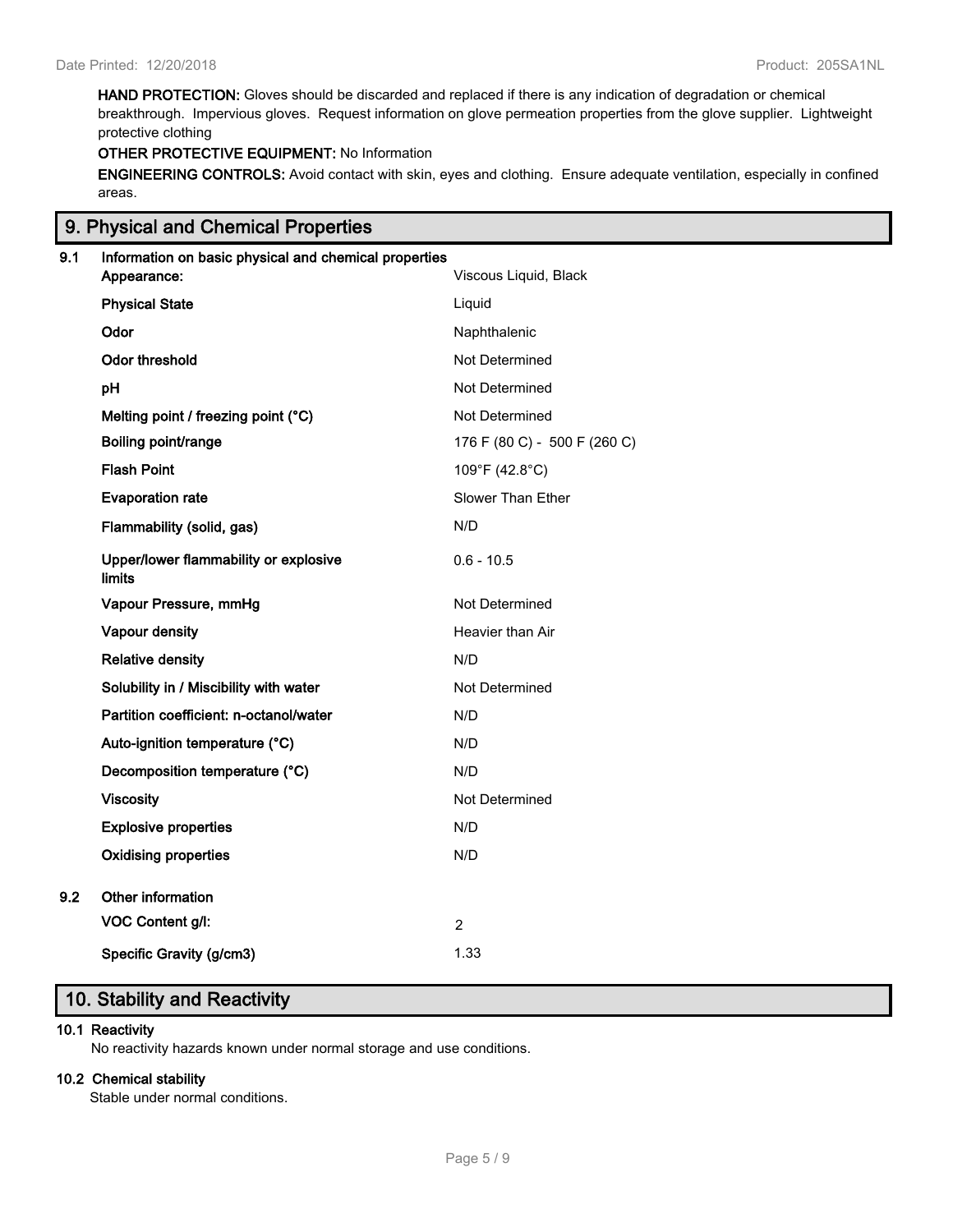Hazardous polymerisation does not occur.

## **10.4 Conditions to avoid**

Heat, flames and sparks.

#### **10.5 Incompatible materials**

Strong oxidizing agents.

## **10.6 Hazardous decomposition products**

Carbon dioxide (CO2), carbon monoxide (CO), oxides of nitrogen (NOx), dense black smoke.

# **11. Toxicological Information**

## **11.1 Information on toxicological effects**

| <b>Acute Toxicity:</b><br>Oral LD50:<br><b>Inhalation LC50:</b> | N/D<br>N/D                                 |
|-----------------------------------------------------------------|--------------------------------------------|
| Irritation:                                                     | Eye irritation; skin irriation: category 2 |
| Corrosivity:                                                    | No information available.                  |
| Sensitization:                                                  | skin sensitizer: category 1                |
| Repeated dose toxicity:                                         | No information available.                  |
| Carcinogenicity:                                                | No information available.                  |
| <b>Mutagenicity:</b>                                            | No information available.                  |
| Toxicity for reproduction:                                      | No information available.                  |

**If no information is available above under Acute Toxicity then the acute effects of this product have not been tested. Data on individual components are tabulated below:**

| CAS-No.    | <b>Chemical Name</b>                         | Oral LD50                 | Dermal LD50                    | Vapor LC50                         | Gas LC50 | <b>Dust/Mist</b><br><u>LC50</u> |
|------------|----------------------------------------------|---------------------------|--------------------------------|------------------------------------|----------|---------------------------------|
| 98-56-6    | <b>PARACHLOROBENZO</b><br><b>TRIFLUORIDE</b> | 6800 mg/kg.<br>oral, rat  | 3300 mg/kg,<br>dermal, rabbit  | 4479 ppm                           | 0.000    | 0.000                           |
| 25068-38-6 | <b>BISPHENOL A EPOXY RESIN</b>               | 11400 mg/kg,<br>rat. oral | 23000 mg/kg,<br>dermal, rabbit | $>20$ mL/kg<br>skin,<br>sensitizer |          |                                 |
| 1333-86-4  | <b>CARBON BLACK</b>                          | 8000 mg/kg<br>oral, rat   | Not Available                  | Not Available                      |          |                                 |

## **Additional Information:**

No Information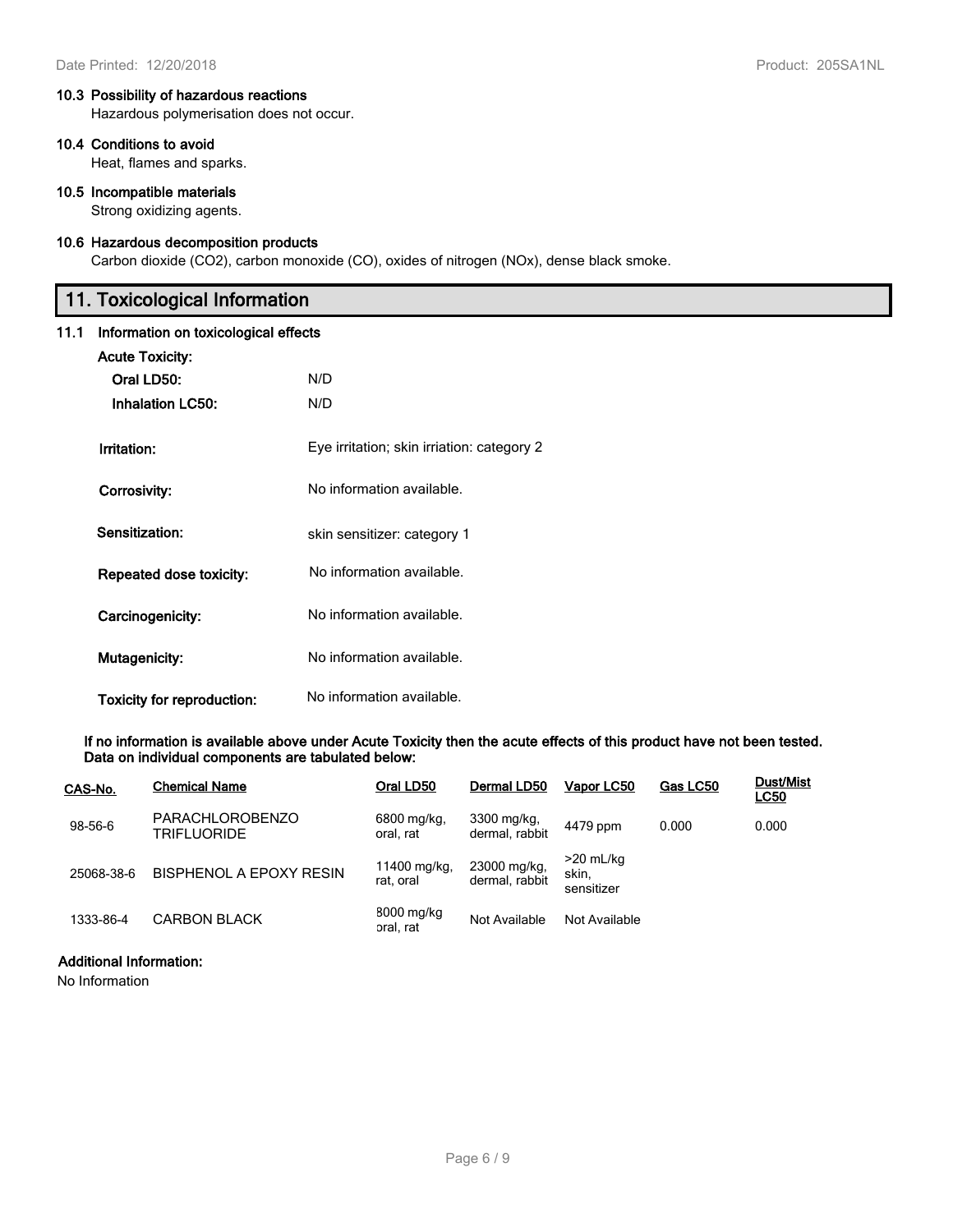# **12. Ecological Information 12.1 Toxicity: EC50 48hr (Daphnia):** No information available. No information available. **IC50 72hr (Algae):** LC50 96hr (fish): No information available. **12.2 Persistence and degradability:** No information available. **12.3 Bioaccumulative potential:** No information available. **12.4 Mobility in soil:** No information available. **12.5 Results of PBT and vPvB assessment:** The product does not meet the criteria for PBT/VPvB in accordance with Annex XIII. **12.6 Other adverse effects:** No information available. **CAS-No. Chemical Name EC50 48hr IC50 72hr LC50 96hr** 98-56-6 PARACHLOROBENZO TRIFLUORIDE 2 mg/l (Daphnia magna) No information 3 mg/l (Zebra fish) 25068-38-6 BISPHENOL A EPOXY RESIN 2.1 mg/l (daphnia) 11 mg/l (algae) 1.3 mg/l (fish) 1333-86-4 CARBON BLACK No information No information No information No information

# **13. Disposal Considerations**

**13.1 WASTE TREATMENT METHODS:** Do not burn, or use a cutting torch on, the empty drum. If recycling is not practicable, dispose of in compliance with local regulations. Dispose of in accordance with local regulations. Empty containers should be taken to an approved waste handling site for recycling or disposal.

|      | 14. Transport Information                                                   |                                     |
|------|-----------------------------------------------------------------------------|-------------------------------------|
|      | 14.1 UN number                                                              | UN1263                              |
|      | 14.2 UN proper shipping name                                                | Paint                               |
|      | <b>Technical name</b>                                                       | N/A                                 |
|      | 14.3 Transport hazard class(es)                                             | 3                                   |
|      | Subsidiary shipping hazard                                                  | N/A                                 |
|      | 14.4 Packing group                                                          | III                                 |
| 14.5 | <b>Environmental hazards</b>                                                | Marine pollutant: Yes (Epoxy Resin) |
|      | 14.6 Special precautions for user                                           | No information available.           |
|      | EmS-No.:                                                                    | $F-E. S-E$                          |
| 14.7 | Transport in bulk according to Annex II<br>of MARPOL 73/78 and the IBC code | No information available.           |

# **15. Regulatory Information**

**15.1 Safety, health and environmental regulations/legislation for the substance or mixture:**

# **U.S. Federal Regulations: As follows -**

## **CERCLA - Sara Hazard Category**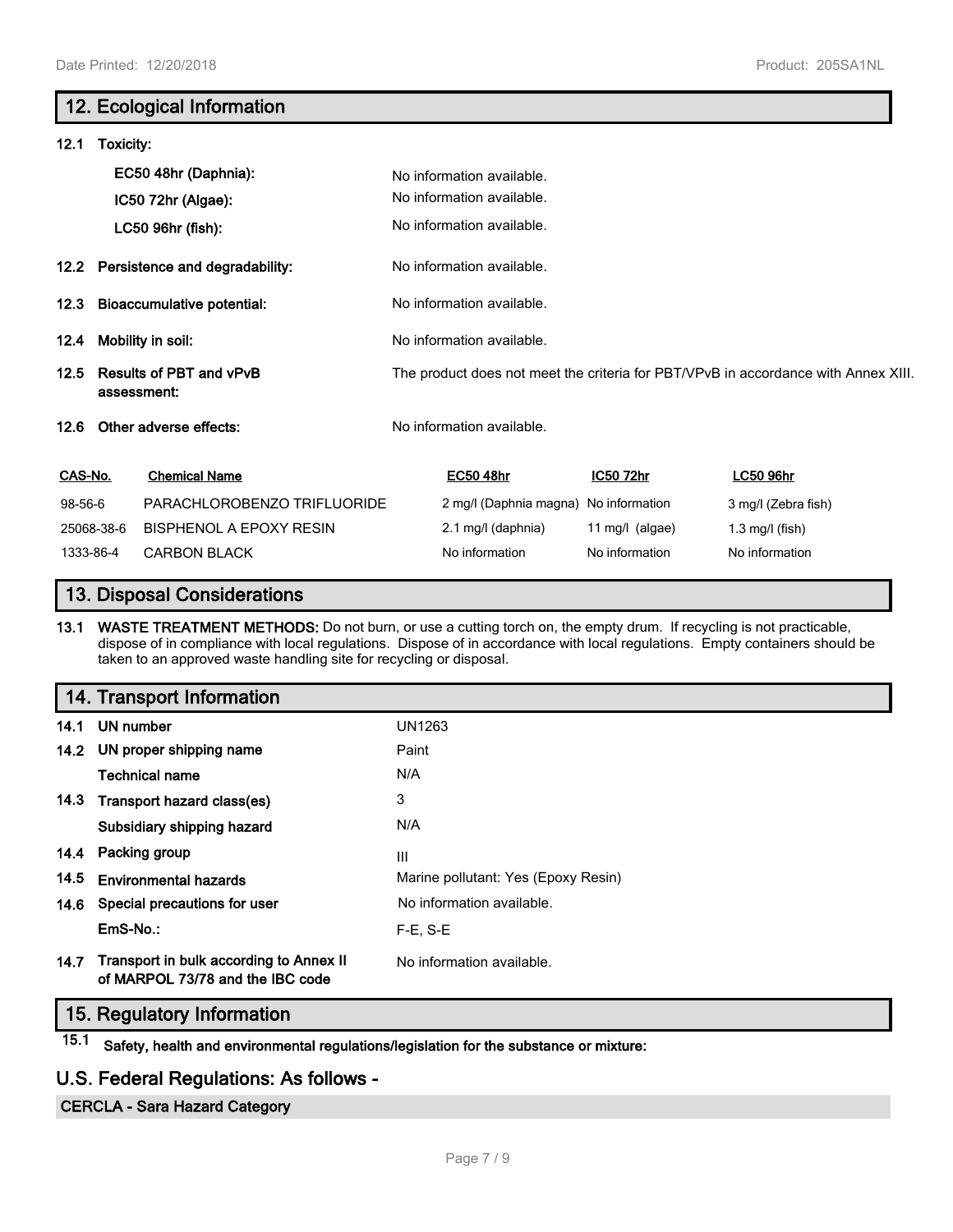This product has been reviewed according to the EPA 'Hazard Categories' promulgated under Sections 311 and 312 of the Superfund Amendment and Reauthorization Act of 1986 (SARA Title III) and is considered, under applicable definitions, to meet the following categories:

Flammable (gases, aerosols, liquids, or solids), Skin Corrosion or Irritation, Respiratory or Skin Sensitization, Serious eye damage or eye irritation, Specific target organ toxicity (single or repeated exposure)

#### **Sara Section 313:**

This product contains the following substances subject to the reporting requirements of Section 313 of Title III of the Superfund Amendment and Reauthorization Act of 1986 and 40 CFR part 372:

#### **Chemical Name CAS-No.**

No Sara 313 components exist in this product.

## **Toxic Substances Control Act:**

All components of this product are either listed on the TSCA Inventory or are exempt.

This product contains the following chemical substances subject to the reporting requirements of TSCA 12(B) if exported from the United States:

## **Chemical Name CAS-No.**

No TSCA 12(b) components exist in this product.

**U.S. State Regulations: As follows -**

## **New Jersey Right-to-Know:**

The following materials are non-hazardous, but are among the top five components in this product.

| <b>Chemical Name</b> | CAS-No.             |
|----------------------|---------------------|
| EPOXY ESTER          | <b>TRADE SECRET</b> |
| LIMESTONE            | 1317-65-3           |
| Dieht Te Kaeus       |                     |

#### **Pennsylvania Right-To-Know**

The following non-hazardous ingredients are present in the product at greater than 3%.

| Chemical Name            | CAS-No.             |
|--------------------------|---------------------|
| EPOXY ESTER              | <b>TRADE SECRET</b> |
| LIMESTONE                | 1317-65-3           |
| ALIEODNIA DDODOCITION CE |                     |

## **CALIFORNIA PROPOSITION 65**

WARNING: Cancer and Reproductive Harm -- www.P65Warnings.ca.gov

# **International Regulations: As follows -**

## **\* Canadian DSL:**

All chemical ingredients included on inventory (DSL)

# **15.2 Chemical Safety Assessment:**

No Chemical Safety Assessment has been carried out for this substance/mixture by the supplier.

# **16. Other Information**

# **Text for GHS Hazard Statements shown in Section 3 describing each ingredient:**

- H226 Flammable liquid and vapour.
- H315 Causes skin irritation.
- H317 May cause an allergic skin reaction.